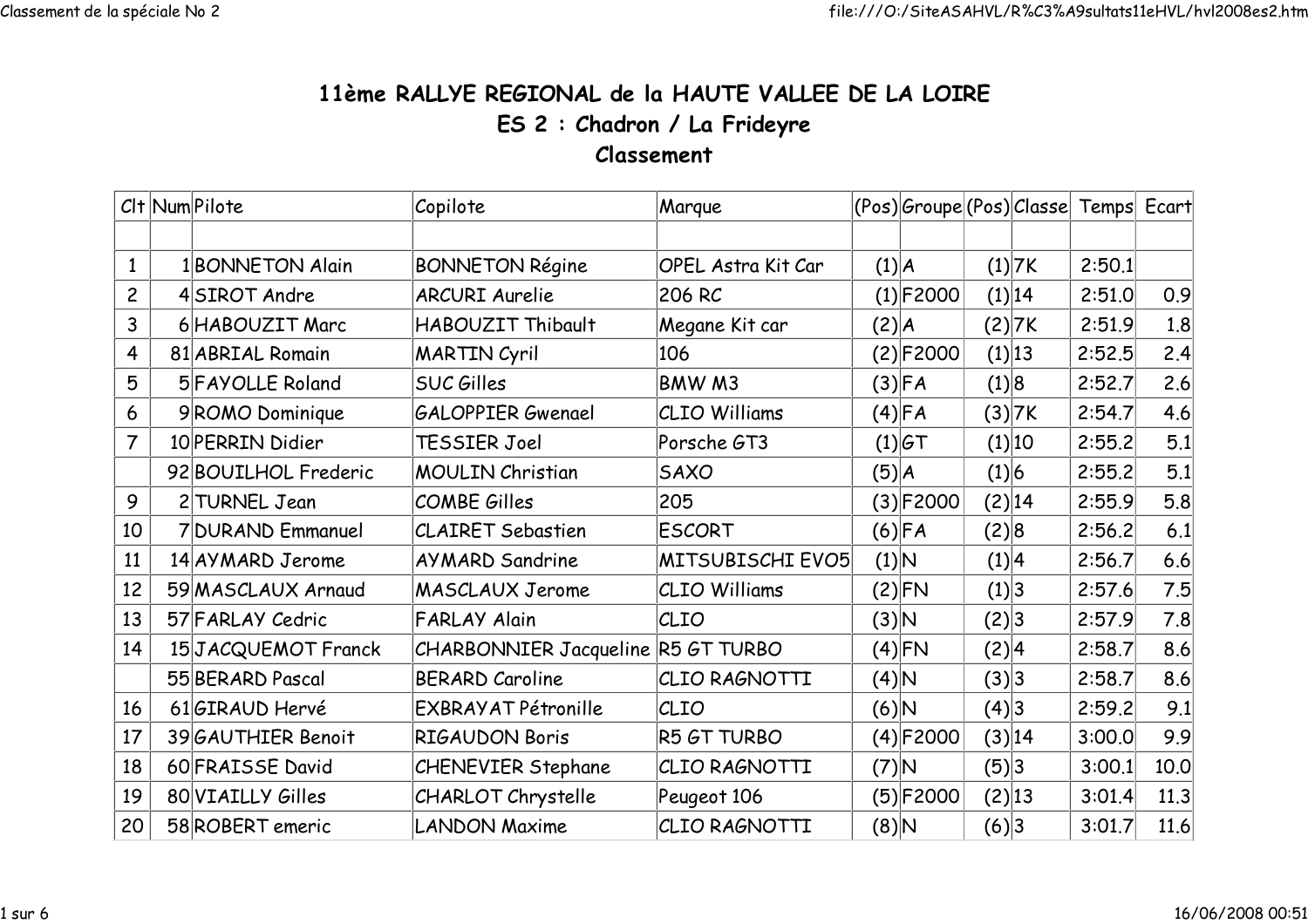| 21 | 103 PEYROCHE Nicolas    | <b>FOURNIER Sebastien</b>  | 106 165                 | $(9)$ N       |              | (1) 2    |        | 3:01.8 | 11.7 |
|----|-------------------------|----------------------------|-------------------------|---------------|--------------|----------|--------|--------|------|
| 22 | 45 MARREL Thierry       | <b>BONNET Vanessa</b>      | Peugeot 306 S16         |               | $(7)$ FA     | (1) 7    |        | 3:02.5 | 12.4 |
| 23 | 37 MASSEBEUF Philippe   | <b>ROUGIER Florian</b>     | 205 GTI                 |               | (6) F2000    |          | (4) 14 | 3:02.6 | 12.5 |
| 24 | 104 EXBRAYAT Robert     | EXBRAYAT Jérome            | <b>SAXO</b>             | $(10)\vert N$ |              | (2) 2    |        | 3:02.8 | 12.7 |
| 25 | 43 ARAUD Christian      | <b>MONTMEA Patrick</b>     | <b>BMW 320i</b>         |               | $(7)$ F2000  |          | (5) 14 | 3:03.4 | 13.3 |
| 26 | 38 PERRAUD Maurice      | <b>PERRAUD Fiona</b>       | Renault Clio            |               | (8) F2000    |          | (6) 14 | 3:04.1 | 14.0 |
|    | 79 ABRIAL Stephane      | <b>MARIE Daniel</b>        | 205                     |               | (8) F2000    | (3) 13   |        | 3:04.1 | 14.0 |
| 28 | 20 FORESTIER Jean Luc   | <b>DURAND Marie Pierre</b> | R5 GT TURBO             | $(11)$ FN     |              | (3) 4    |        | 3:04.4 | 14.3 |
| 29 | 56 GIRY Jean Philippe   | <b>GUITTARD John</b>       | CIVIC TYPE R            | $(12)$ N      |              | (7) 3    |        | 3:04.6 | 14.5 |
| 30 | 11 DESGEORGES Philippe  | <b>DESGEORGES Laétitia</b> | <b>SUBARU</b>           | $(8)$ $A$     |              | (3) 8    |        | 3:05.3 | 15.2 |
| 31 | 77 ROCHE Frédéric       | <b>COMBE Ludovic</b>       | Peugeot 205 GTI         |               | $(10)$ F2000 | $(4)$ 13 |        | 3:05.4 | 15.3 |
| 32 | 117 BERNARD Michel      | <b>REOCREUX Alain</b>      | RALLYE <sub>3</sub>     |               | $(11)$ F2000 |          | (1) 12 | 3:06.0 | 15.9 |
| 33 | 145 TUCOULAT Vincent    | <b>TUCOULAT Alexandre</b>  | 205 RALLYE              | $(13)$ FN     |              | (1) 1    |        | 3:06.2 | 16.1 |
| 34 | 19 PERRUSSEL Stephane   | <b>ALLIBERT Cyril</b>      | R5 GT TURBO             | $(14)$ FN     |              | (4) 4    |        | 3:06.3 | 16.2 |
|    | 98 TURNEL Jean François | <b>TONY Eric</b>           | <b>SAXO</b>             | $(14)$ N      |              | (3) 2    |        | 3:06.3 | 16.2 |
|    | 128 PEYRACHE Fabrice    | PORTE Thierry              | Peugeot 205 rallye      |               | $(9)$ FA     | (1) 5    |        | 3:06.3 | 16.2 |
| 37 | 147 DUPERAY Lionel      | <b>DUPERAY Christophe</b>  | AX GTI                  | $(16)$ FN     |              | (2) 1    |        | 3:06.6 | 16.5 |
| 38 | 96 SEGEALET Landry      | SEGEALET Fabien            | <b>SAXO</b>             | $(17)$ N      |              | (4)2     |        | 3:07.6 | 17.5 |
| 39 | 111 MATHON Henri        | <b>BEDAGUE Rene</b>        | RALLYE <sub>3</sub>     |               | $(12)$ F2000 | (2) 12   |        | 3:07.7 | 17.6 |
| 40 | 54 SAMUEL Alex          | <b>MOULIN Alex</b>         | CLIO                    | $(18)$ FN     |              | (8)3     |        | 3:07.8 | 17.7 |
| 41 | 31 TETE Gary            | <b>TETE Edwin</b>          | 205                     |               | $(13)$ F2000 |          | (7) 14 | 3:08.0 | 17.9 |
|    | 44 AUBOYER Johann       | <b>AUBOYER Gabriel</b>     | RENAULT 11 TURBO        |               | $(13)$ F2000 |          | (7) 14 | 3:08.0 | 17.9 |
|    | 67 SEGUY Martial        | <b>ESTIVAL Franck</b>      | PEUGEOT 206             |               | $(13)$ F2000 |          | (5) 13 | 3:08.0 | 17.9 |
| 44 | 87 DESGEORGES David     | <b>ROUDIL Mickael</b>      | 206 XS                  | (10) A        |              |          | (1) 6K | 3:08.3 | 18.2 |
|    | 89 REBOUL Jean Régis    | <b>FOMBARON Emilie</b>     | 106                     | $(10)$ FA     |              | (2) 6    |        | 3:08.3 | 18.2 |
|    | 105 LYOTARD Eric        | <b>BOISSY Laurence</b>     | <b>CITROEN SAXO VTS</b> | $(19)$ N      |              | (5) 2    |        | 3:08.3 | 18.2 |
| 47 | 12 DESMARIS Karine      | <b>BESSAIRE Coralie</b>    | <b>SIERRA</b>           | $(20)$ FN     |              | (5) 4    |        | 3:08.7 | 18.6 |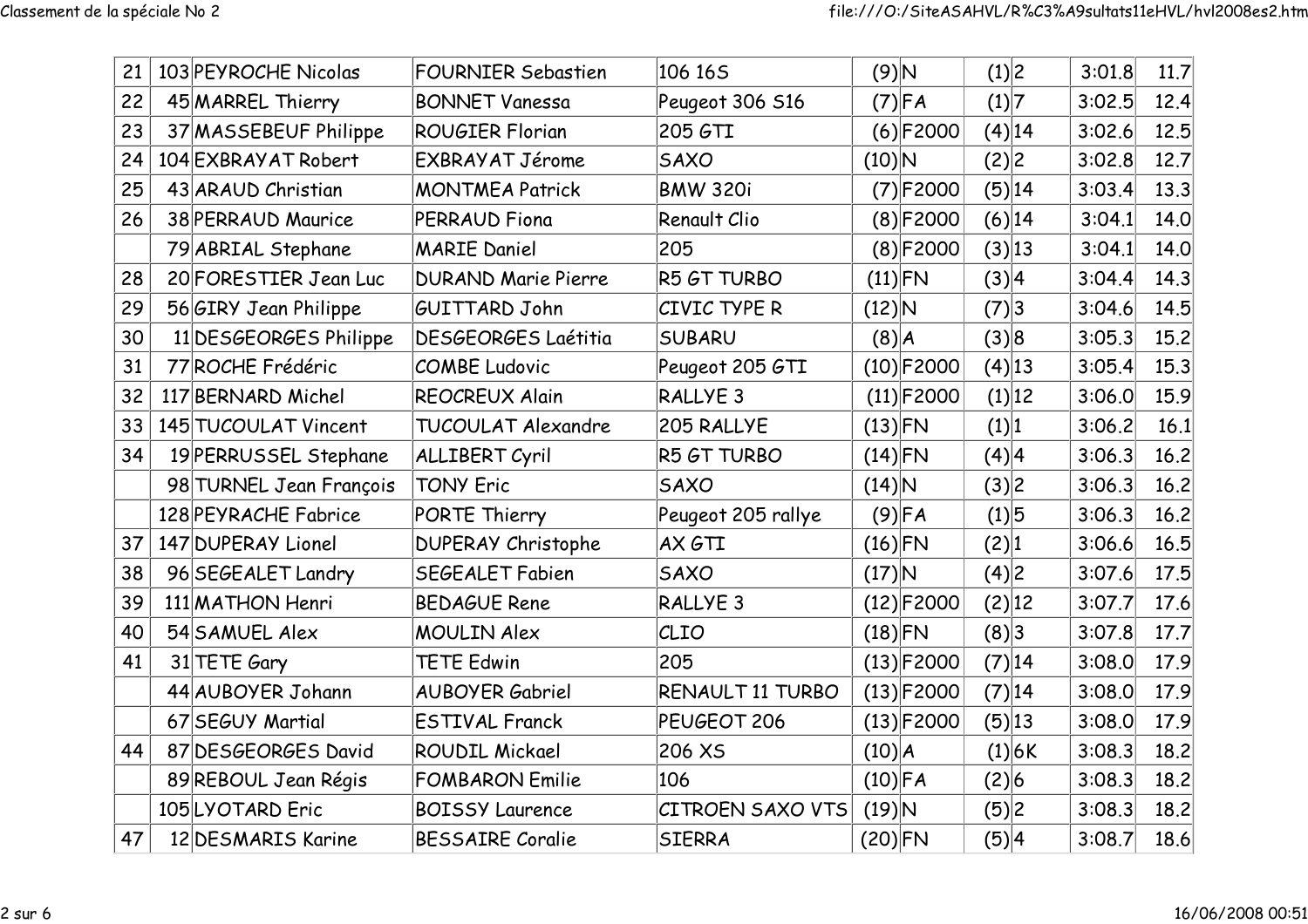|    | 135 GALOP Nicolas      | <b>BISCOP Lucien</b>        | AX GTI              | $(20)$ FN    | (3) 1      | 3:08.7 | 18.6 |
|----|------------------------|-----------------------------|---------------------|--------------|------------|--------|------|
| 49 | 102 COUDERT Alexandre  | DEBOND Stéphane             | PEUGEOT 106 S16     | $(22)$ FN    | (6)2       | 3:08.8 | 18.7 |
| 50 | 27 MONTEILHET Gregory  | MONTEILHET Anthony          | CLIO                | $(16)$ F2000 | (9) 14     | 3:09.3 | 19.2 |
|    | 129 COMBE Fabien       | <b>ROBERT Jean Philippe</b> | CITROEN AX SPORT    | $(12)$ FA    | (2)5       | 3:09.3 | 19.2 |
| 52 | 90 MAUREL Richard      | <b>DELAYGUE Sandy</b>       | 106 S16             | (13) A       | (3) 6      | 3:09.4 | 19.3 |
| 53 | 42 ROUCHOUSE Franck    | <b>MERCHIONNE Stephane</b>  | <b>BMW 320i</b>     | $(17)$ F2000 | (10) 14    | 3:09.5 | 19.4 |
|    | 106 FLEURY Alain       | <b>BARDOUX Pauline</b>      | Peugeot 205 GTI     | $(17)$ F2000 | (3) 12     | 3:09.5 | 19.4 |
|    | 130 ARGAUD Cedric      | <b>HERITIER Gaethan</b>     | 106 XSI             | $(14)$ FA    | (3) 5      | 3:09.5 | 19.4 |
| 56 | 52 BENNASAR Michel     | <b>JULIEN Sébastien</b>     | CLIO RAGNOTTI       | $(23)$ N     | (9)3       | 3:10.0 | 19.9 |
| 57 | 137 ORIOL Jean Marie   | <b>GIRARD Benoit</b>        | AX GTI              | $(24)$ FN    | (4) 1      | 3:10.1 | 20.0 |
| 58 | 146 FOURNIER Frederic  | <b>MARSAUD Vincent</b>      | <b>POLO</b>         | $(25)$ N     | (5) 1      | 3:10.8 | 20.7 |
| 59 | 24 FAYOLLE Florian     | <b>BAYARD Anthony</b>       | R5 GT TURBO         | $(19)$ F2000 | (11) 14    | 3:10.9 | 20.8 |
|    | 149 BERARD Romain      | PISSIS Eric                 | 205 RALLYE          | $(19)$ F2000 | (1) 11     | 3:10.9 | 20.8 |
| 61 | 78 BUISSON Aurelien    | VALLENET Jérôme             | <b>SAXO</b>         | $(21)$ F2000 | $(6)$ 13   | 3:11.8 | 21.7 |
| 62 | 75 VEY Remy            | <b>MIRMAND Jeremy</b>       | 205                 | $(22)$ F2000 | (7) 13     | 3:11.9 | 21.8 |
|    | 124 SOLEILLANT Adrien  | <b>PEREIRA Jerome</b>       | 106 XSI             | $(15)$ FA    | (4)5       | 3:11.9 | 21.8 |
| 64 | 120 COURRIOL Pascal    | <b>PUGNERE Marina</b>       | 106                 | $(23)$ F2000 | (4) 12     | 3:12.0 | 21.9 |
| 65 | 91 CARROT Jeremie      | <b>BERGERON Florent</b>     | <b>SAXO</b>         | (16) A       | (4) 6      | 3:12.5 | 22.4 |
| 66 | 21 VOLLE Cyril         | <b>ASTIER Marie Ange</b>    | R5 GT Turbo         | $(26)$ FN    | (6) 4      | 3:12.6 | 22.5 |
| 67 | 118 MALLET Thierry     | <b>DEGACHE Mickael</b>      | RALLYE <sub>2</sub> | $(24)$ F2000 | (5) 12     | 3:12.8 | 22.7 |
| 68 | 53 PHILIS Steeves      | <b>CHARVOLINGuy</b>         | CIVIC               | $(27)$ N     | (10) 3     | 3:13.3 | 23.2 |
|    | 100 TOURNEBIZE Mathieu | <b>TAVERNIER Laurent</b>    | PEUGEOT 106 S16     | $(27)$ FN    | (7) 2      | 3:13.3 | 23.2 |
| 70 | 36 PEPIN Bernard       | <b>COINDE Ludovic</b>       | R5 GT TURBO         | $(25)$ F2000 | $(12)$  14 | 3:13.5 | 23.4 |
|    | 127 ABRIAL Anthony     | <b>CONDON Gaëtan</b>        | Peugeot 106 Rallye  | $(17)$ FA    | (5) 5      | 3:13.5 | 23.4 |
| 72 | 48 DURET Eric          | <b>COLOMBAN Cedric</b>      | CLIO                | $(18)$ FA    | (2) 7      | 3:13.6 | 23.5 |
| 73 | 144 GRAND Sylvain      | <b>DUCRAY Pauline</b>       | <b>AX SPORT</b>     | $(29)$ FN    | (6) 1      | 3:13.7 | 23.6 |
| 74 | 29 MEZOUAR Mohamed     | PAGE Mickaël                | GOLF                | $(26)$ F2000 | (13) 14    | 3:13.8 | 23.7 |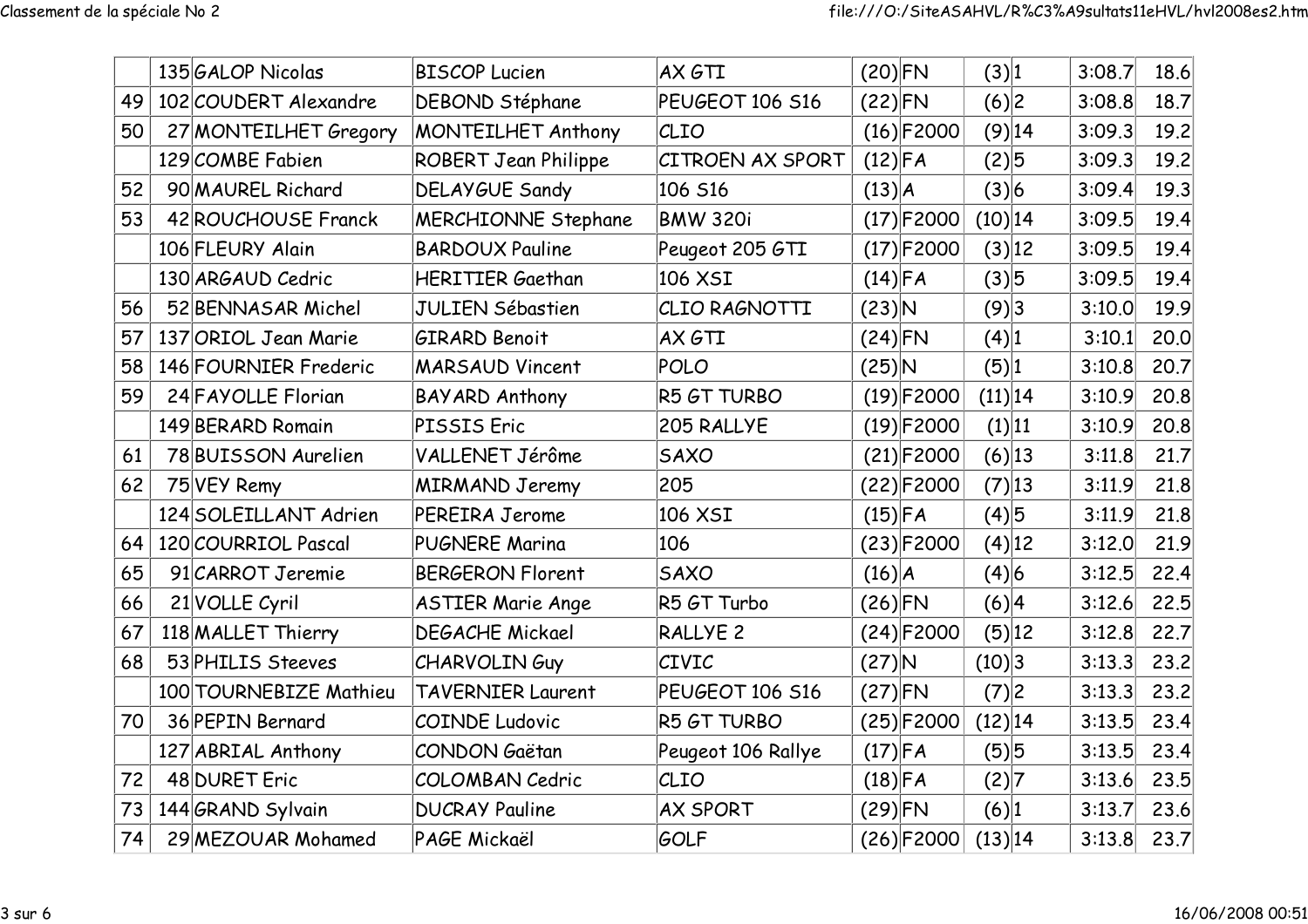| 75  | 25 DI VINCENZO Cedric | <b>PIRES Philippe</b>               | R5 GT TURBO         |           | $(27)$ F2000 | $(14)$  14 |          | 3:14.0 | 23.9 |
|-----|-----------------------|-------------------------------------|---------------------|-----------|--------------|------------|----------|--------|------|
| 76  | 142 CHAMBRON Gregory  | ROUCHON Sylvain                     | AX GTI              | $(30)$ FN |              | (7) 1      |          | 3:14.6 | 24.5 |
| 77  | 28 REYNARD Philippe   | <b>CARRET Pierre Jean</b>           | <b>BMW 320</b>      |           | $(28)$ F2000 | (15) 14    |          | 3:15.2 | 25.1 |
| 78  | 73 VEYRAC Jerome      | <b>VALOUR Christophe</b>            | 106                 |           | $(29)$ F2000 | (8) 13     |          | 3:15.3 | 25.2 |
| 79  | 46 PETITPA Francisque | <b>ROLHION Rémi</b>                 | Renault MEGANE      | (19)A     |              | (3) 7      |          | 3:15.8 | 25.7 |
|     | 113 CHIPIER Sébastien | <b>VACHER Venceslas</b>             | AX GTI              |           | $(30)$ F2000 |            | (6) 12   | 3:15.8 | 25.7 |
| 81  | 18 MOURY Frédéric     | VASSEL José                         | R5 GT TURBO         | $(31)$ FN |              | (7) 4      |          | 3:15.9 | 25.8 |
|     | 95 BERARD Roland      | <b>GIUEL Julien</b>                 | <b>SAXO</b>         | $(31)$ N  |              | (8) 2      |          | 3:15.9 | 25.8 |
|     | 114 PEYRELON Rémi     | <b>VEY Maxime</b>                   | peugeot 106 XSI     |           | $(31)$ F2000 |            | (7) 12   | 3:15.9 | 25.8 |
| 84  | 26 CHAREYRON Clément  | BERNARD Pierre AlexandreR5 GT TURBO |                     |           | $(32)$ F2000 | $(16)$  14 |          | 3:16.0 | 25.9 |
| 85  | 49 BONTEMPS Bertrand  | <b>BOURAT Sébastien</b>             | Peugeot 306 GTI 16s | $(20)$ FA |              | (4) 7      |          | 3:16.2 | 26.1 |
| 86  | 69 ROCHETIN Emmanuel  | <b>GIDON Julien</b>                 | 205                 |           | $(33)$ F2000 | $(9)$ 13   |          | 3:16.5 | 26.4 |
|     | 84 MOUTTET Mathieu    | <b>MOUTTET Guillaume</b>            | CLIO                |           | $(33)$ F2000 |            | $(9)$ 13 | 3:16.5 | 26.4 |
| 88  | 150 ROUDIL Nicolas    | LYOTARD Raphael                     | 205                 |           | $(35)$ F2000 | (2) 11     |          | 3:16.6 | 26.5 |
| 89  | 17 SAGNARD Yvan       | <b>MEVIAL Aurelie</b>               | R5 GT TURBO         | $(33)$ FN |              | (8) 4      |          | 3:18.8 | 28.7 |
| 90  | 131 MOUNIER Michael   | <b>BERNE Geraldine</b>              | 205 RALLYE          | $(21)$ FA |              | (6) 5      |          | 3:19.1 | 29.0 |
| 91  | 107 FIASSION Antoine  | <b>FIASSION Roland</b>              | 106 XSI             |           | $(36)$ F2000 |            | (8) 12   | 3:19.5 | 29.4 |
| 92  | 97 VIGNAL Vincent     | <b>CHAPUIS Jordan</b>               | 106                 | $(34)$ FN |              | (9)2       |          | 3:19.7 | 29.6 |
| 93  | 76 MAGAR Anthony      | <b>FAURE Michael</b>                | Peugeot 205 GTI     |           | $(37)$ F2000 | (11) 13    |          | 3:20.0 | 29.9 |
| 94  | 94 FAYOLLE Maxime     | <b>BONNARD Alexandre</b>            | Peugeot 205         | $(35)$ FN |              | (10) 2     |          | 3:20.9 | 30.8 |
| 95  | 74 BERTHET Eric       | <b>BROSSAT Sébastien</b>            | Visa GTI            |           | $(38)$ F2000 | (12) 13    |          | 3:21.1 | 31.0 |
| 96  | 51 LIMOUZIN Laurent   | <b>COMBIER Laurent</b>              | CLIO <sub>165</sub> | $(36)$ FN |              | (11) 3     |          | 3:21.2 | 31.1 |
| 97  | 68 REOCREUX Eric      | REOCREUX Cedrik                     | 205 GTI             |           | $(39)$ F2000 | (13) 13    |          | 3:21.6 | 31.5 |
| 98  | 139 BERARD David      | <b>DESSALCES Armand</b>             | 205                 | $(37)$ FN |              | (8) 1      |          | 3:21.7 | 31.6 |
| 99  | 34 DORY Nicolas       | <b>DORY Cyril</b>                   | CLIO                |           | $(40)$ F2000 | (17) 14    |          | 3:21.8 | 31.7 |
| 100 | 134 ABRIAL Pierre     | COSTE Thomas                        | 205 Rallye          | $(38)$ FN |              | (9) 1      |          | 3:22.2 | 32.1 |
| 101 | 70 PERROUX Julien     | <b>GARCIA Aurelie</b>               | 106 S 16            |           | $(41)$ F2000 | $(14)$ 13  |          | 3:22.4 | 32.3 |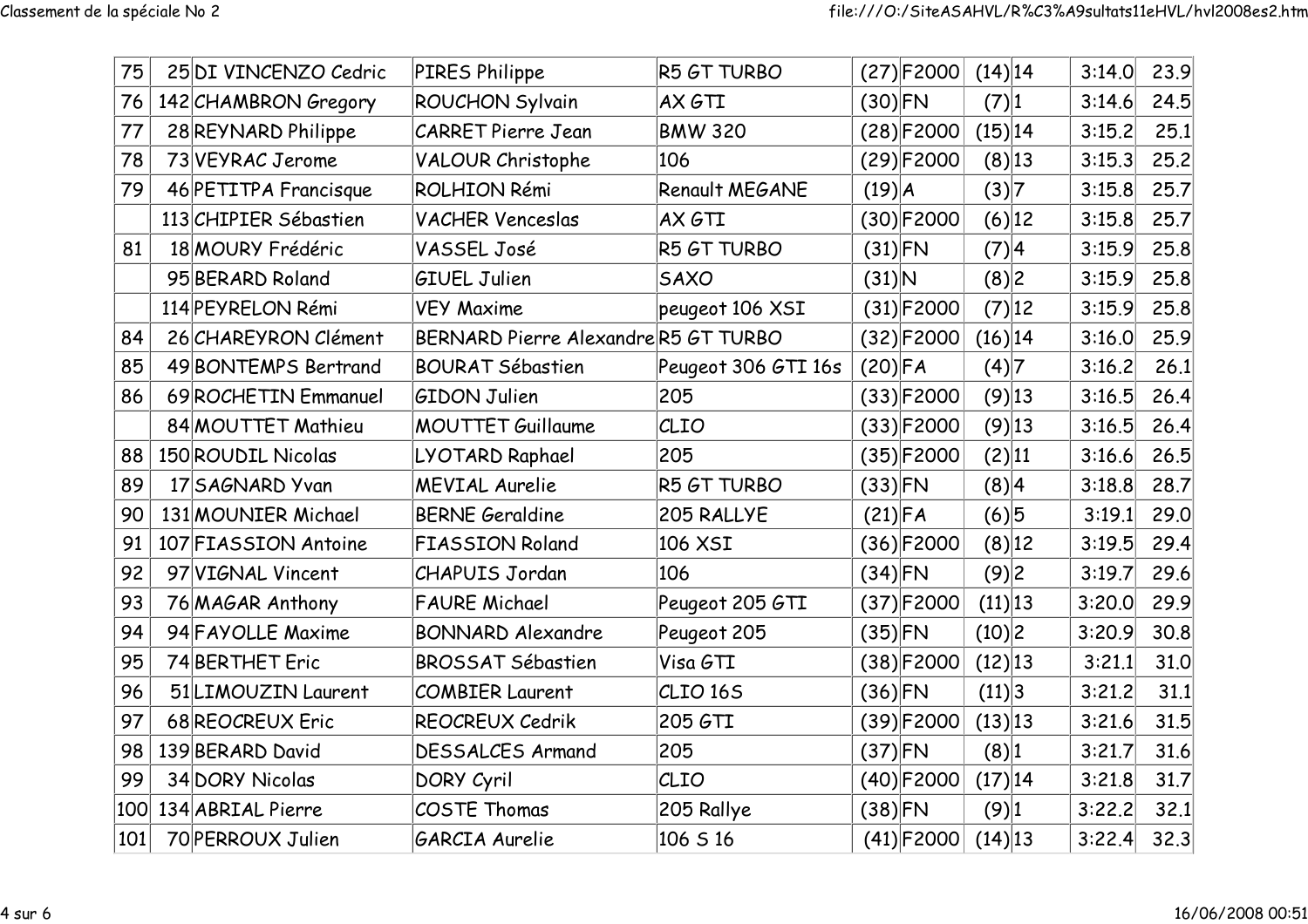|     | 99 TRANCHANT Herve                        | <b>LAPALUS Andre</b>       | <b>CIVIC</b>       | $(39)$ FN    | (11) 2     | 3:22.4        | 32.3 |
|-----|-------------------------------------------|----------------------------|--------------------|--------------|------------|---------------|------|
|     | 108 PITAVAL Yvon                          | <b>GOUTAGNY Anthony</b>    | TALBOT SAMBA       | $(41)$ F2000 | $(9)$ 12   | 3:22.4        | 32.3 |
| 104 | 115 LEVEQUE Marc                          | LEVEQUE Guillaume          | Talbot SAMBA       | $(43)$ F2000 | (10) 12    | 3:23.2        | 33.1 |
| 105 | 110 PRAT Anthony                          | <b>BOYER Bernard</b>       | 106 Rallye         | $(44)$ F2000 | (11) 12    | 3:23.4        | 33.3 |
| 106 | 136 MASSON Lionel                         | <b>ESTEVENON David</b>     | AX GTI             | $(40)$ FN    | (10) 1     | 3:24.8        | 34.7 |
| 107 | 141 DUCLAUX Maxime                        | DE SAUSA Chrystele         | 205 RALLYE         | $(41)$ FN    | (11) 1     | 3:25.1        | 35.0 |
| 108 | 82 ZMY SLOWSKI David                      | <b>ZMYSLOWSKI Pierre</b>   | 205 GTI            | $(45)$ F2000 | $(15)$  13 | 3:25.5        | 35.4 |
| 109 | 30 FERRIERE Thomas                        | <b>FERRIERE Romain</b>     | 205 GTI            | $(46)$ F2000 | $(18)$  14 | 3:26.1        | 36.0 |
| 110 | 143JOUBERT Mickael                        | JOUBERT Jonathan           | AX GTI             | $(42)$ FN    | (12) 1     | 3:26.2        | 36.1 |
| 111 | 125 LIABOT Rémy                           | <b>BEYSSON Fabienne</b>    | Peugeot 205 RALLYE | $(22)$ FA    | (7) 5      | 3:26.6        | 36.5 |
| 112 | 133 SALETTE Franck                        | <b>FATISSON Dimitri</b>    | Peugeot 106 XSI    | $(43)$ FN    | (13) 1     | 3:26.8        | 36.7 |
| 113 | 83 CROUZET Mathieu                        | <b>CHARRE Simon</b>        | 205 GTI            | $(47)$ F2000 |            |               | 37.2 |
| 114 | 85 GIBERT Christophe                      | <b>BOIRON Anthony</b>      | 205                | $(48)$ F2000 |            | 3:27.8        | 37.7 |
| 115 | 35 BENY Gilles                            | <b>BENY Jeremy</b>         | 309 GTI 16S        | $(49)$ F2000 | $(19)$  14 | 3:28.2        | 38.1 |
| 116 | 119 BROUILLOUX Julien                     | <b>BERGEON Marie</b>       | 205 RALLYE         | $(50)$ F2000 | $(12)$  12 | 3:30.7        | 40.6 |
| 117 | 126 DECOUCHE Julien                       | <b>CHAPELIER Jean Noël</b> | Peugeot 205 rallye | $(23)$ FA    | $(1)$ 5K   | 3:32.3        | 42.2 |
| 118 | 140 BARTHELEMY Sébastien BRUCHET Mireille |                            | 205 RALLYE         | $(44)$ FN    | (14) 1     | 3:32.5        | 42.4 |
| 119 | 101 ROCHEDY Fabrice                       | <b>GAY Maryline</b>        | 205 GTI            | $(45)$ FN    | (12) 2     | 3:33.0        | 42.9 |
| 120 | 65 PRADIER Luc                            | <b>GOUGIS Bertrand</b>     | Peugeot 205 GTI    | $(51)$ F2000 | $(18)$ 13  | 3:33.3        | 43.2 |
| 121 | 109 GARCIA Herve                          | <b>CHAMBE</b> Adrien       | SAMBA              | $(52)$ F2000 | $(13)$  12 | 3:33.7        | 43.6 |
| 122 | 138 BERNIN Cyrille                        | <b>CAGNIN Philippe</b>     | <b>AX SPORT</b>    | $(46)$ FN    | (15) 1     | 3:35.3        | 45.2 |
| 123 | 71 CHARROIN Ludovic                       | <b>GARCIA Geoffrey</b>     | 205 GTI            | $(53)$ F2000 | $(19)$  13 | 3:36.9        | 46.8 |
| 124 | 122 THOINON Sébastien                     | <b>BERT Sophie</b>         | Peugeot 104 ZS     | $(54)$ F2000 | $(14)$  12 | 3:46.5        | 56.4 |
| 125 | 72 LEBON Boris                            | <b>FONLUPT Nicolas</b>     | 106 Rallye         | $(55)$ F2000 | (20) 13    | 3:50.7 1:00.6 |      |
| 126 | 66 MEZOUAR Nori                           | PITIOT Kevin               | VW GOLF GTI        | $(56)$ F2000 | $(21)$ 13  | 3:52.0 1:01.9 |      |
| 127 | 151 BONNEFOY Bernard                      | <b>BONNEFOY Jeremy</b>     | 104                | $(57)$ F2000 | (3) 11     | 3:57.6 1:07.5 |      |
| 128 | 32 PARIS David                            | <b>ALBERELLI Yoann</b>     | R5 GT TURBO        | $(58)$ F2000 | (20) 14    | 4:02.7 1:12.6 |      |